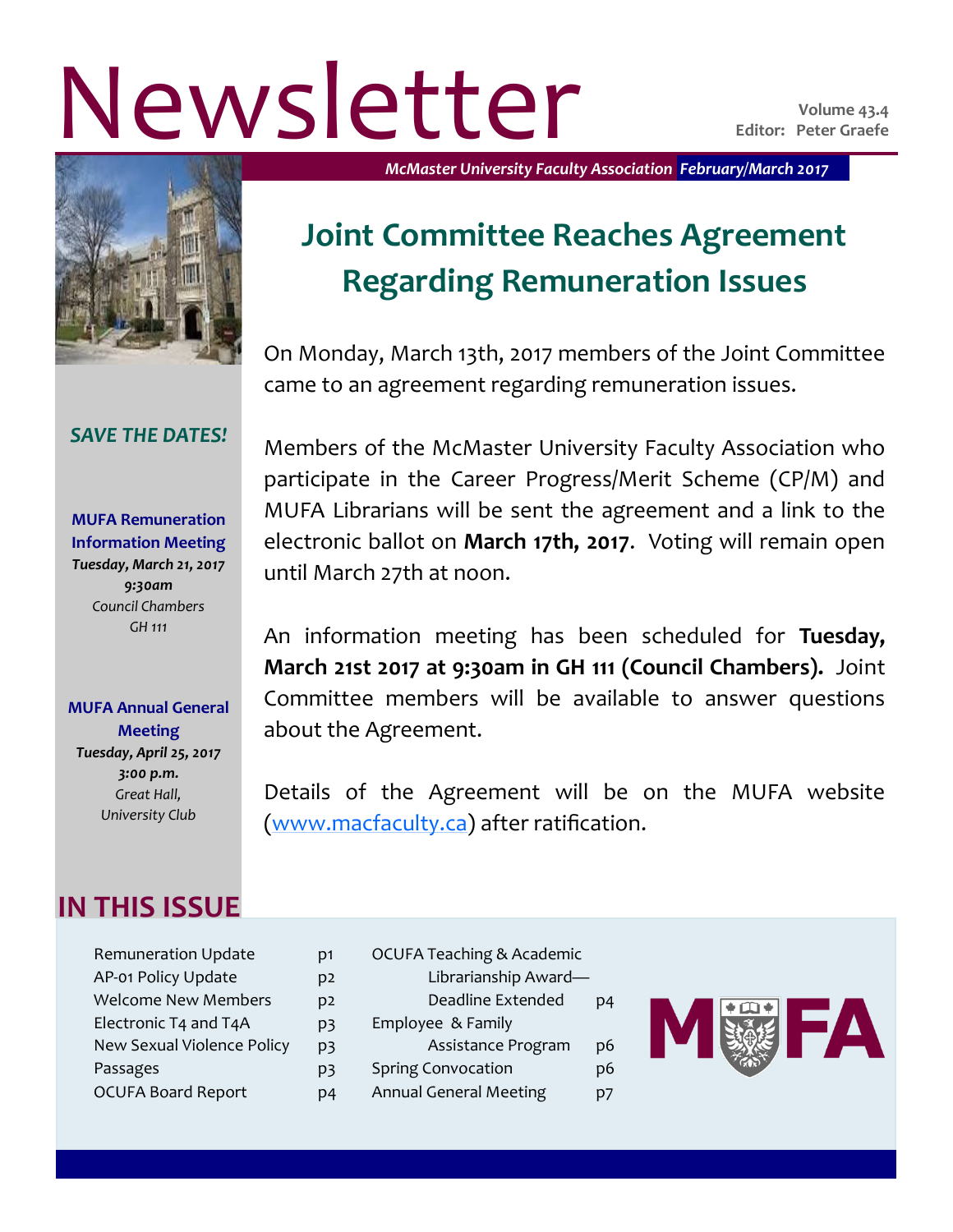

## **AP-01 Policy (Reimbursements to Individuals for University Business) Update**

McMaster University has recently completed its annual AP-01 update. This year the AP-01 changes include the adoption of newly issued (January 1, 2017) Broader Public Sector Expense Directives resulting in two key additions highlighted below.

The first key change will likely be well received across the University operating funded areas. The province has changed the BPS Expense Directive to allow for per diems again. You may recall in 2011 per diems were expressively prohibited, as such per diem eligibility only remained on research eligible accounts. The AP-01 update brings back the eligibility of per diems as a university expense and applies the same guidelines for per diems as we already have in effect for research (up to \$51/day or \$17/meal). As in the past, per diems should be used in limited circumstances and where the per diem is insufficient to cover the meal costs then original receipts continues to be recommended.

The second key change in the new provincial directive explicitly prohibits "social" expenses. To this end, the AP -01 remains unchanged in its requirement to obtain for any business expense a list of attendees and explanation of how the expense relates to university business. However, now the policy is more explicit to better align to the directive by expressively prohibiting expenses related to social functions involving only individuals working for, or engaged by, the University. Simply put, "socialonly" events without a business purpose are deemed by the directive to be ineligible expenses. Moving forward all expenses will need to be clear on the business purposes of activities and continue to list attendees if they are submitted for reimbursement.

#### **Welcome New Members**

**Shrikant Bangdiwala** Health Research Methods, Evidence, and Impact

**Carol Bassim** Health Research Methods, Evidence, and Impact

> **Elizabeth Darling** Obstetrics and Gynacology

**Justine Hamilton** Rehabilitation Science

**Matiar Howlader** Electrical and Computer Engineering

> **Kamil Khan** Chemical Engineering

**Zahra Keshavarz-Motamed** Mechanical Engineering

**Ayse Kusipinar** Rehabilitation Science

**John Whitney** Biochemistry and Biomedical Sciences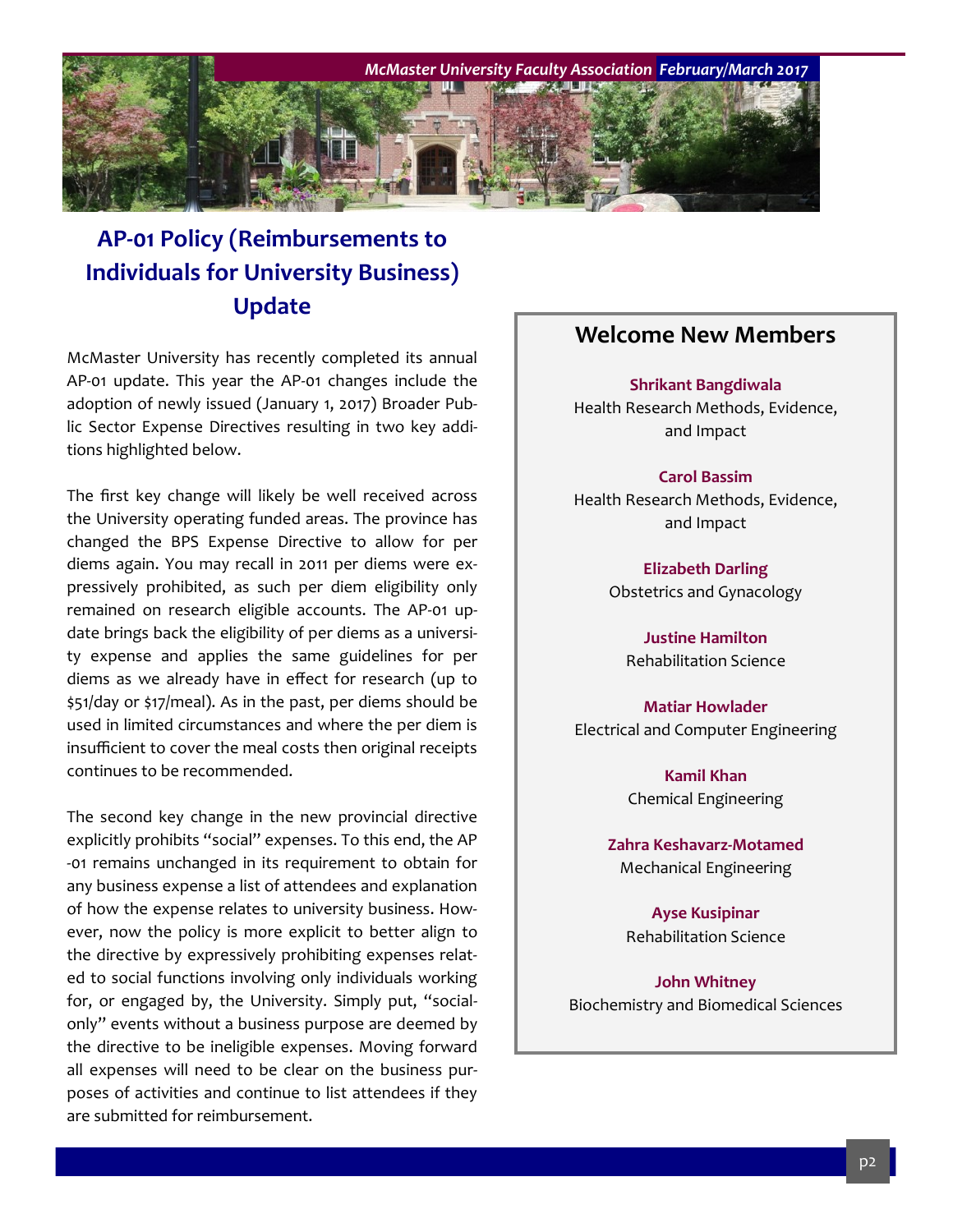

McMaster faculty and staff can sign-up to get their 2016 T4 or T4A tax slip electronically by logging into Mosaic and clicking on the link under News and Information. Selecting the option is as simple as clicking a checkbox and employees who "Opt In" for electronic delivery will be able to securely access their tax slips from anywhere they can log into Mosaic. Those employees who chose the electronic delivery format will also experience the added benefit of earlier access to tax slips than employees who remain with the paper slip delivery option.

Employees will need to have consented to online delivery of their tax slips to access the electronic version of their T4 or T4A on Mosaic. Employees who already opted into the electronic tax slip delivery option last year do not need to opt in again this year.

## **Passages**

**Gerald Rosenblum Sociology** February 23, 2017

### **New Sexual Violence Policy**

# **SEXUAL ASSAULT** THERE'S A **YOU CAN** GO FOR SUPPORT.

## We're here to help you.

Access the Sexual Violence Response Coordinator, Meaghan Ross, at 905.525.9140 x 20909 or rossm4@mcmaster.ca

Access the Sexual Violence Response Protocol and Sexual Violence Policy at svrp.mcmaster.ca

Did you know that McMaster University has a clear way of providing guidance to community members on how to effectively respond to, and support, survivors of sexual violence?

The Sexual Violence Response Protocol sets out guidelines for how staff, faculty and students can provide a consistent and supportive response to those who disclose sexual and gender-based violence. An accompanying website ([svrp.mcmaster.ca\)](svrp.mcmaster.ca) outlines the steps found in the Response Protocol, as well as resources available for survivors both on and off campus.

Additionally, McMaster has launched its new [Sexual Violence Policy](http://www.mcmaster.ca/policy/General/HR/Sexual_Violence_Policy.pdf) . This policy lays out the process for all staff, students and faculty who've experienced sexual violence and want to make a complaint, seeking the university's response.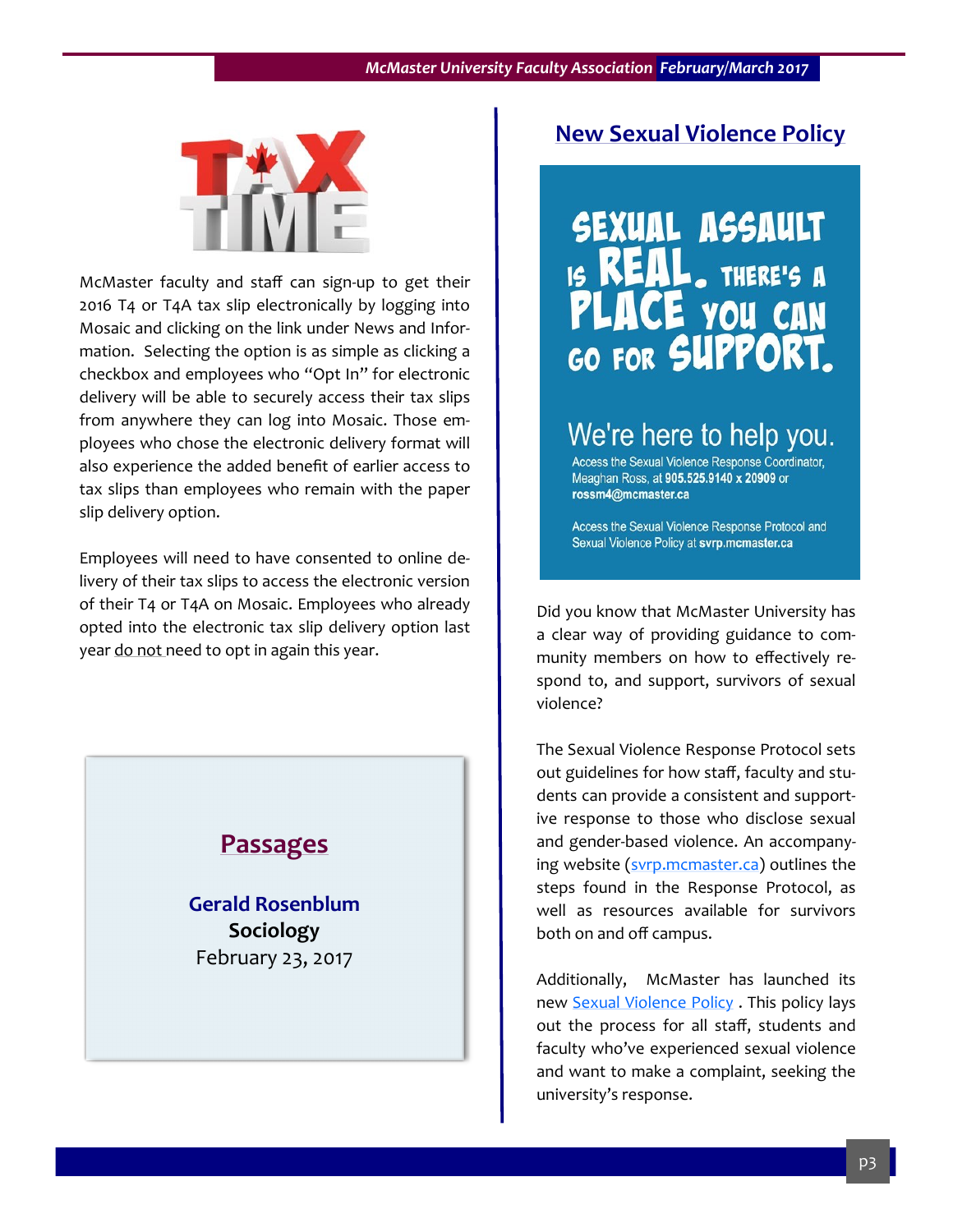# **OCUFA holds 151st Board of Directors meeting in Toronto**

On February 11 and 12, 2017, OCUFA held its second Board meeting of the 2016-17 academic year. The weekend provided an opportunity to discuss recent developments in higher education and review the organization's current priorities: faculty pensions, contract faculty and faculty complement, university funding, and university governance. And, at a special reception, the Lorimer Award for excellence in bargaining and the Status of Women Award of Distinction were presented.

#### **Contract faculty and faculty complement**

OCUFA continues to spearhead initiatives aimed at advancing fairness for contract faculty. As part of this campaign, special contract faculty-specific issues of OCUFA Report are published quarterly, providing:

- information on the work of the Contract Faculty and Faculty Complement Committee;
- updates on the organizing contract faculty have been doing at the local level; and
- profiles highlighting the teaching, research, and service contributions of contract faculty members.

Following the record participation in CAUT's Fair Employment Week this past fall, the Contract Faculty and Faculty Complement Committee is now planning faculty association solidarity social events at both Western and Windsor universities. The committee is also planning a social media day of action for March 3 that will highlight the intersection between university governance and challenges facing contract faculty.

#### **University funding**

Since 2015, the provincial government has been developing a new funding model for Ontario's universities. At the meeting, Glenn Craney, Assistant Deputy Minister in the Ministry of Advanced Education and Skills Development, gave a presentation on the structure of the new funding formula and the second round of Strategic Mandate Agreements, through which the new funding model will be implemented.

The new model will consist of three funding envelopes based on enrolment, existing special purpose grants, and differentiation priorities. While the first two funding envelopes are fairly straightforward, the addition of a differentiation envelope based on performance metrics, where some university funding will be at-risk, raises concerns for OCUFA. Although this new formula will be implemented through the upcoming round of Strategic Mandate Agreements – set to be completed in June – the government still has not offered clarity on exactly how the differentiation envelope will work or what metrics will be used to determine whether a university is meeting its performance targets. While the differentiation envelope will be in place for this round of SMAs, the government has confirmed that no funding will be "at-risk" until the third round of SMAs are implemented three years from now.

OCUFA has been in regular contact with the Ministry to articulate the faculty view that a performance-based funding model will harm the quality of education and negatively impact faculty, students, and institutions. Members will be kept up-to-date about the new funding model as more details emerge.

#### **Collegial governance**

University governance, and a shift away from collegiality, continues to be a concern for members. To help develop strategies for addressing these challenges, OCUFA will be hosting a series of conference calls to share developments on individual campuses. During the first conference call, concerns were raised about lack of transparency in presidential searches, lack of meaningful engagement at Senate meetings, unrepre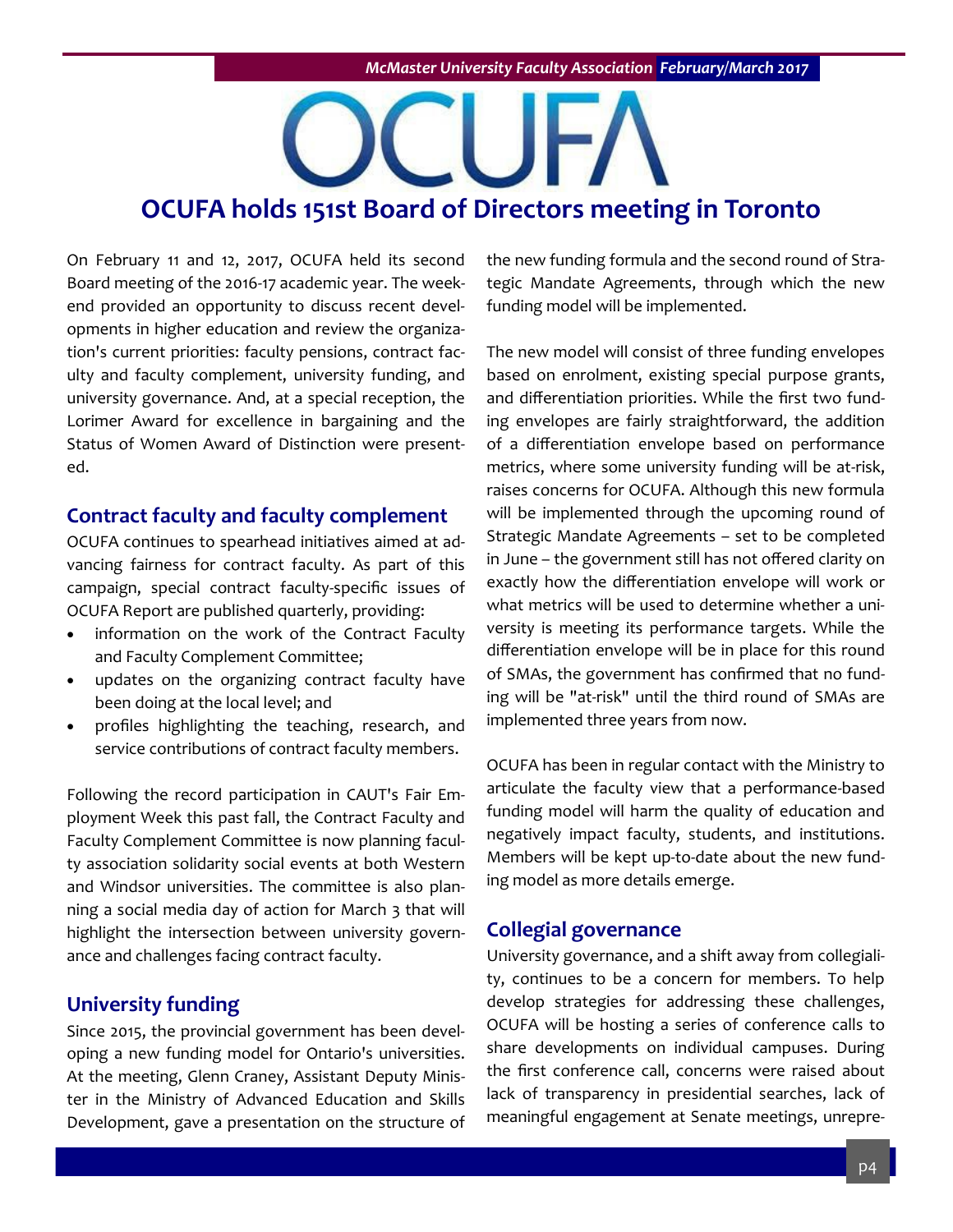sentative Boards of Governors, the importance of faculty input in the upcoming SMAs, and unreasonable compensation for senior administrators.

The latter issue is one that has been raised in light of a recent proposal to dramatically increase compensation for executives at Ontario's colleges. The province has told the colleges that their proposals are out of line. Under the province's new Executive Compensation Framework, universities are also required to publicly post their own proposals for executive compensation increases by September 2017.

#### **Pensions**

OCUFA continues to keep member associations up-todate about changes to solvency regulations. In addition, OCUFA staff have been monitoring the possible implications of changes to current pension regimes. In the coming months, OCUFA will offer member associations prebargaining sessions focusing on pension strategies. Work continues on the initiative aimed at creating a voluntary multi-employer jointly sponsored pension plan (JSPP) in the university sector.

#### **OCUFA's 2017 pre-budget submission and other issues**

The details of OCUFA's 2017 pre-budget submission were reviewed at the meeting. While OCUFA has commended the government for aiming to make postsecondary education more accessible, there are serious concerns about the fact that faculty hiring is not keeping pace with student enrolment. Without more public investment, there is a real possibility that the quality of university education in Ontario will suffer. Board Directors also discussed recent collective bargaining developments, grievance trends, campus equity initiatives, and other important issues.

#### **Guest speakers**

In addition to Glen Craney, the Board heard from two other guest speakers: Paul Elliot, President of the Ontario Secondary School Teachers Federation (OSSTF) and Greg Lyle, President of Innovative Research Group Inc.. Paul provided a presentation on the process that the OSSTF has undertaken to develop a shared benefits plan across the education sector. Greg discussed the results of an OCUFA-commissioned poll that compares perceptions of higher education in Canada and the US, as well as an Innovative Research poll which surveys and compares public sentiments that influenced last year's US election with those in Canada.

#### **Awards celebration**

Finally, this weekend's meeting provided an opportunity to celebrate exceptional contributions to the working conditions of faculty across the province. At a special awards luncheon, former Queen's professor and fourtime Chief Negotiator for the Queen's University Faculty Association Allan Manson was presented with the Lorimer Award for his work to protect and promote the interests of Ontario's academic staff through collective bargaining. Then, Helene Cummins, an adjunct professor at Brescia University College and former Chair of OCU-FA's Status of Women Committee, was presented with the Status of Women Award of Distinction for her work to improve the lives and working conditions of academic women.

*The next OCUFA Board of Directors meeting will be held in May.* 



**Academic Librarianship Award Nomination Deadline Extended**

The internal deadline for nominations has been extended to March 31, 2017.

For more information on the nomination process, please visit the [MUFA website.](http://macfaculty.ca/ocufa-teaching-and-academic-librarianship-award-call-for-nominations/)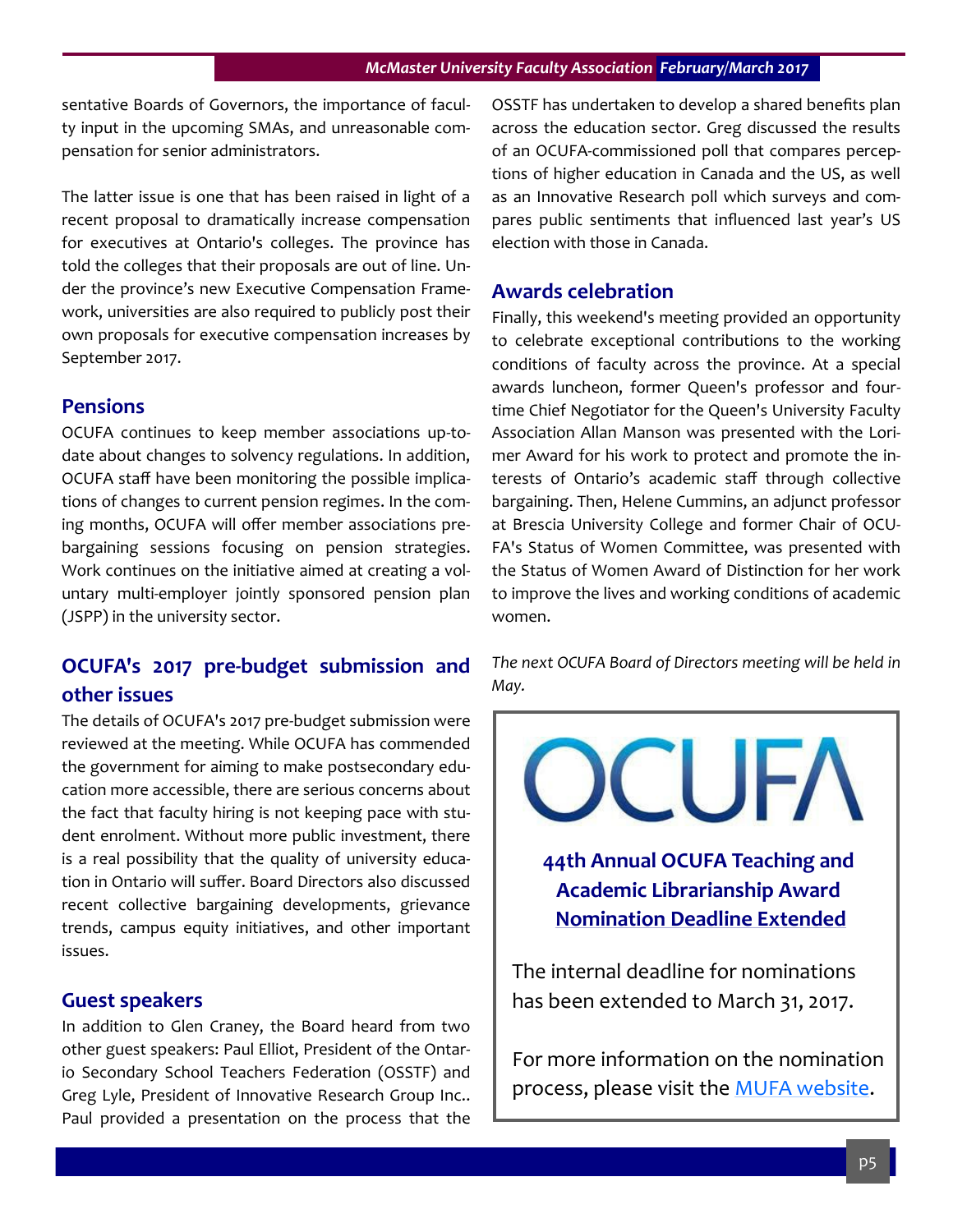

#### **Employee and Family Assistance Program**

Homewood Health provides lifestyle and specialty counselling for a variety of life balance and health issues:

#### **Health**

- Nutrition
- Lifestyle Changes
- Weight Management
- Smoking Cessation

#### **Life Balance**

- Childcare and Parenting
- Elder and Family Care
- Relationships
- Financial
- Legal

**Homewood also provides counselling for all life's challenges including:**

- Family
- Marital
- Relationships
- Addictions
- Anxiety
- Depression
- Life transitions/change
- Grief/bereavement
- Stress
- Other personal issues

Information on Homewood is available here:

<http://www.workingatmcmaster.ca/humansolutions/> and [http://www.homewoodhealth.com/corporate.](http://www.homewoodhealth.com/corporate) Individuals accessing Homewood simply identify themselves as either an employee of McMaster, or a dependent of an employee.

**Homewood can be contacted 24 hours a day, 7 days a week.** 1-800-552-1142 or TTY: 1-888384-1152 International (call collect): 604-689-1717

## **Spring 2017 Convocation**

Mark your calendars for McMaster's **Spring 2017 convocation ceremonies**.

*Tuesday, May 23, 2017, 8:00 p.m. McMaster Divinity College*

*\*Thursday, May 25, 2017 2:30 p.m. Faculty of Health Sciences (Excluding Nursing)*

*Monday, June 12, 2017 2:30 pm Faculty of Business/DeGroote School of Business*

*Tuesday, June 13, 2017 9:30 am School of Nursing, Medical Radiation Sciences Program*

*Tuesday, June 13, 2017 2:30 pm Faculty of Humanities, Arts & Science Program*

> *Wednesday, June 14, 2017 9:30 am and 2:30 pm Faculty of Social Sciences*

*Thursday, June 15, 2017 9:30 am and 2:30 pm Faculty of Science*

*Friday, June 16, 2017 9:30 am and 2:30 pm Faculty of Engineering*

**\*New this year!** The Health Sciences convocation ceremony will take place on a Thursday.

**McMaster faculty are invited to participate in the Academic Procession. Please register at: [https://](https://registrar.mcmaster.ca/grad/processions/) [registrar.mcmaster.ca/grad/](https://registrar.mcmaster.ca/grad/processions/) [processions/.](https://registrar.mcmaster.ca/grad/processions/)**